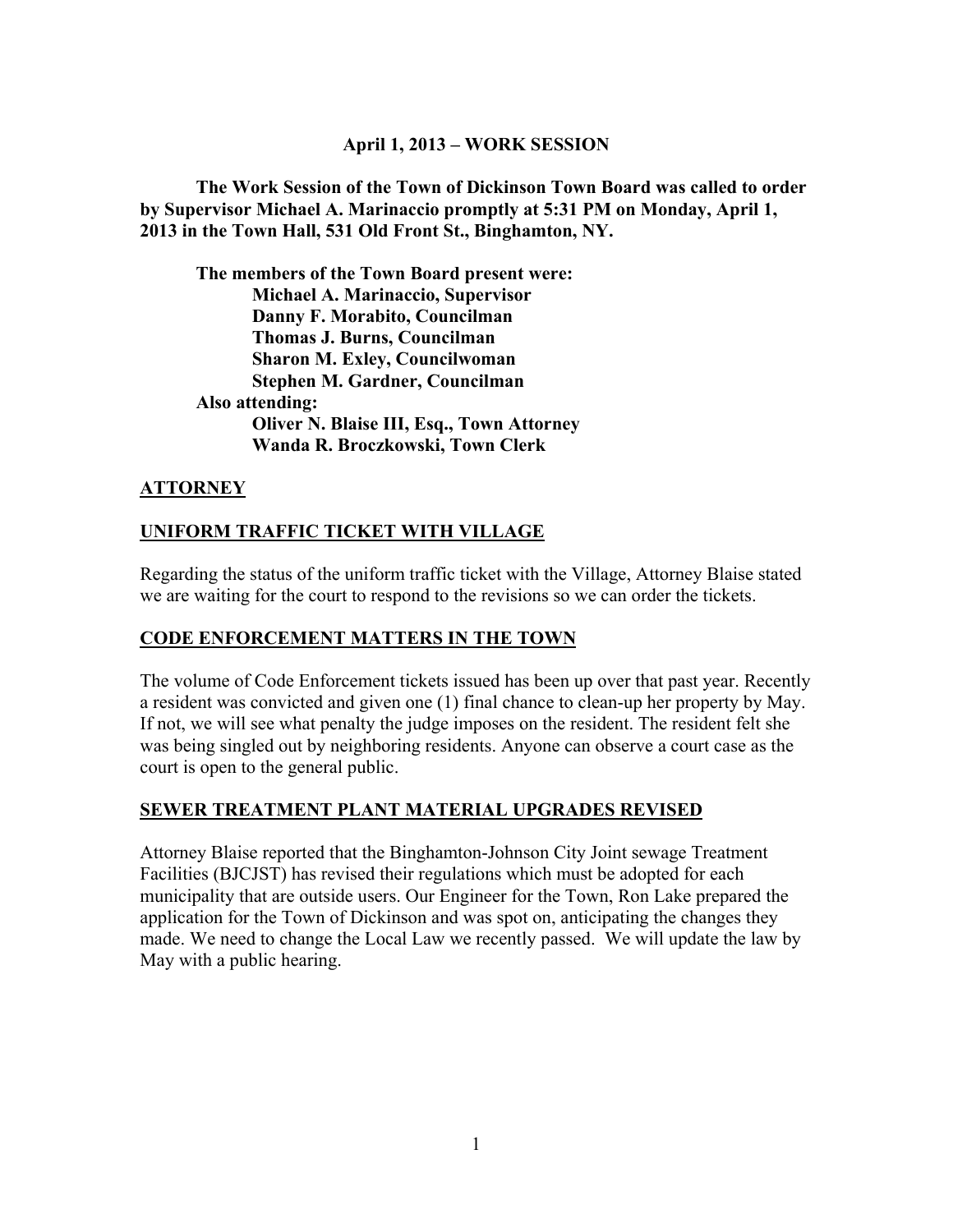# **CHAIR**

- 213 Bevier StreetSupervisor Marinaccio received a letter from **Broome County Real Property Tax Service** notifying us of the closing of this property and what the Town needs to close out this purchase of the property of \$1.00 includes closing fees and \$315.00 recording fee for deed. We include this in the regular meetings agenda next week, April  $8<sup>th</sup>$ .
- Supervisor Marinaccio received a call from the Deputy of Public works, Art Garrison. Wants to do summer concerts at Otsinengo Park in the early evenings. The concerts will not be in violation of the Town's noise ordinance.
- Prospect Terrace Fire Department board is has requested Supervisor Marinaccio to attend their next scheduled meeting. Unaware of what they propose to ask of him, he will be prepared to review the budget in case they are in need of funds or special items.
- Judge Cooper started with the Court on March  $26<sup>th</sup>$ .
- The American Civic Association (ACA) will hold a memorial commemoration of the families whose loved ones were killed 4 years ago. Supervisor Marinaccio will attend. It is open to the public.
- Supervisor Marinaccio was appointed to the Broome County Board of Ethics and was chosen to be the Chairman of this Board.
- Senator Charles Schummer was instrumental in getting funding for another year to maintain the Susquehanna rain and stream gauges.
- The disaster plan we have is inadequate. Supervisor Marinaccio is seeking assistance from code enforcement and the town board to develop a plan.
- The 2013 news letter is complete.
- $\bullet$  BCC dorms public hearing will be held on April 10<sup>th</sup> at noon in the Libous room of the Decker building.
- 17 Market Street had another police report of parties going until 4:00am on March  $24^{\text{th}}$ .
- Town of Dickinson WEB Site has been updated to highlight the Town Planning Board.
- Phelps Street property owner was contacted and we are waiting to talk to her about giving the town a right away through her property for the construction of a road. The owner is currently in Florida.

# **FLOW MANAGEMENT EXTRA FLOW**

Credits being sold by the Village of Johnson City are at a rate of \$6.09 per gallon. Attorney Blaise suggested charging outside users of the Town's sewer lines for an amount commensurate with the purchase of credits from Johnson City. The main reason we have interest in purchasing credits would be the vacant Northwestern Mutual development property for potential development is where the sewage flow travels into. Currently there are 10 apartments in this building. It should be noted Burbank and Prospect Street have 2 homes owned by the same person. We need to be ready to react.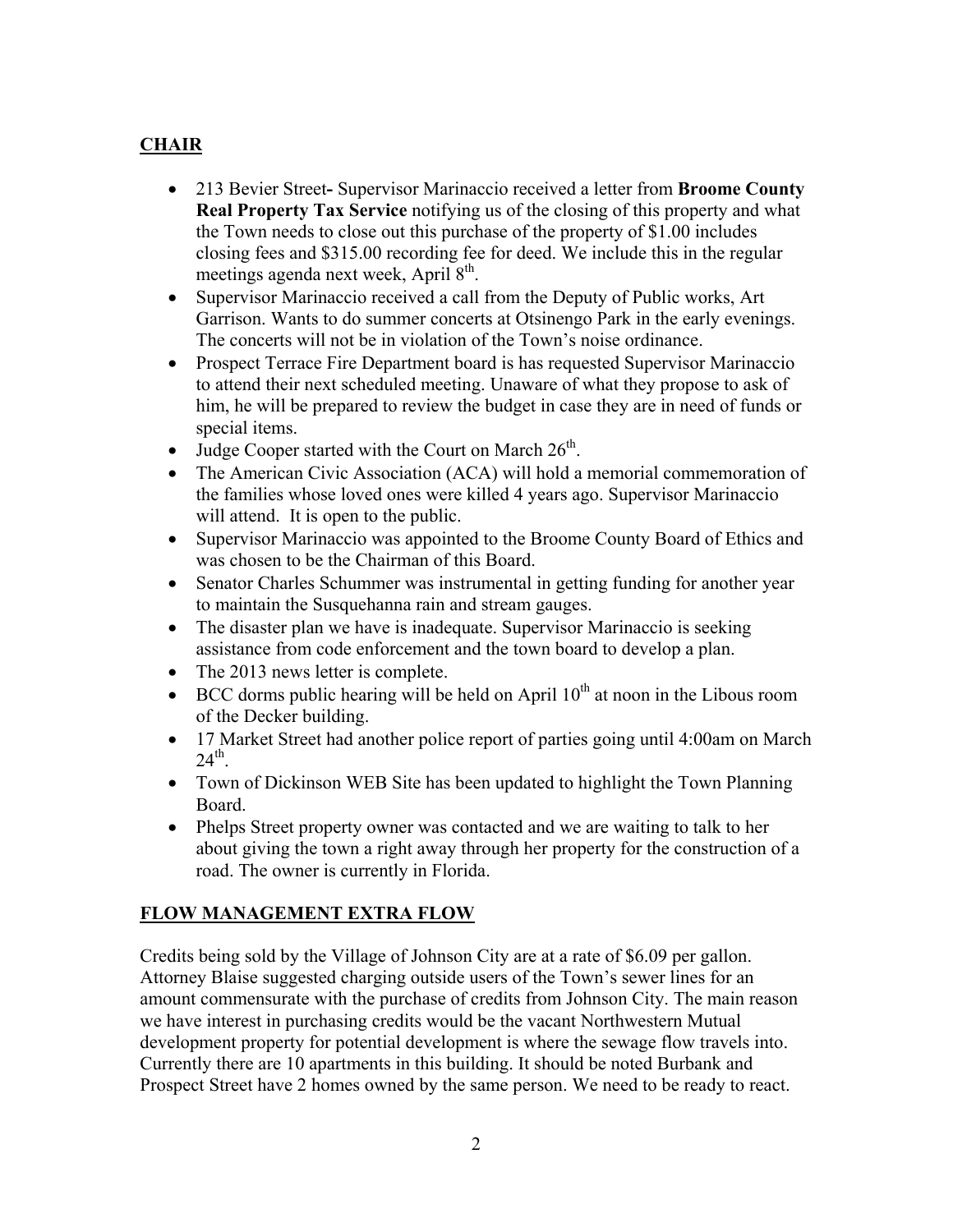Danny Miller of the water department will find out about the extra flow, rates and process and forward this to Mr. Blaise and Marinaccio.

## **DOT 2013 CONSTRUCTION SEASON**

Supervisor Marinaccio and Commissioner Kie attended a meeting outlining the plan for the Department of Transportation (DOT) 2013 Construction season and how it will affect the surrounding area.

## **PUBLIC WORKS**

## **WATER TANK FOR 158 OLD STATE ROAD - BIDS**

Water tank Bid opening this afternoon had 2 bids with a \$124K difference in price. They were as follows:

The bids were opened and read by Town Clerk, Wanda Broczkowski as follows:

- o **G. DeVincentis & Son** in the amount of **\$427,000.00** with the removal of existing water tank and restoration for \$18,000.00.
- o **Vacri Construction Corporation** in the amount of **\$315,000.00** with the removal of existing water tank and restoration for \$6,000.00.

Ron Lake, Engineer for the Town will review them for accuracy and see Attorney Blaise about the contract. The bid award will be announced at the Regular meeting by the Board on Monday, April 8, 2013. Both are local contractors.

## **PULASKI STREET WATER PIPE PROJECT**

The Pulaski Street water pipe replacement project will take from 4 to 6 weeks. Mr. Miller of the water department state they will hand-deliver a letter to each resident informing them of the project. Hopefully we will not have to shut off any resident's water service while replacing the water lines but there may be the possibility of 'dirty water'. Residents should contact and report it to the Town Clerk, who will then contact the water department with the affected street address. Once the project is completed, the road will be repaved.

## **BINGHAMTON-JOHNSON CITY JOINT SEWAGE TREATMENT FACILITIES (BJCJST) FLOW MANAGEMENT UPDATE**

Mr. Miller of the water department reviewed the recent meeting referencing Shane Guilford, Business Manager of the Binghamton-Johnson City Joint sewage Treatment Facilities (BJCJST) comments that we do well with recording our Flow. 40 to 70 downspouts reported to be flowing into flow. During the BCC meeting with Kevin Drumm shows we would get the credits, not BCC. More to come on this topic.